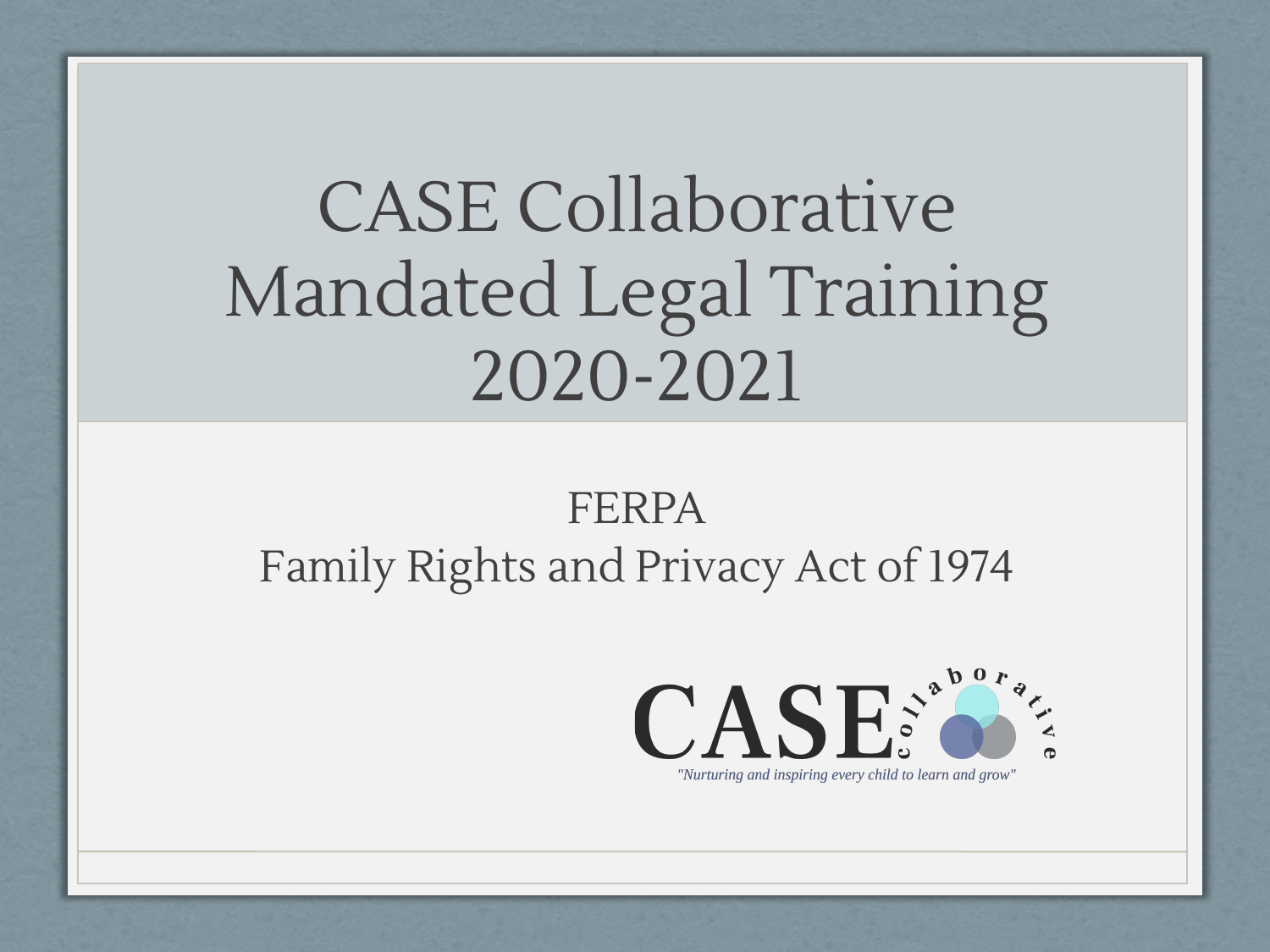### **Family Educational Rights and Privacy Act of 1974 ("FERPA")**

- There are 2 laws governing student records
	- Federal Law FERPA
	- Massachusetts State Law Student Record Regulations 603 CMR 23.00
		- 603 CMR 23.00 "to insure parents' and students' rights of confidentiality, inspection, amendment, and destruction of student records and to assist local school systems in adhering to the law."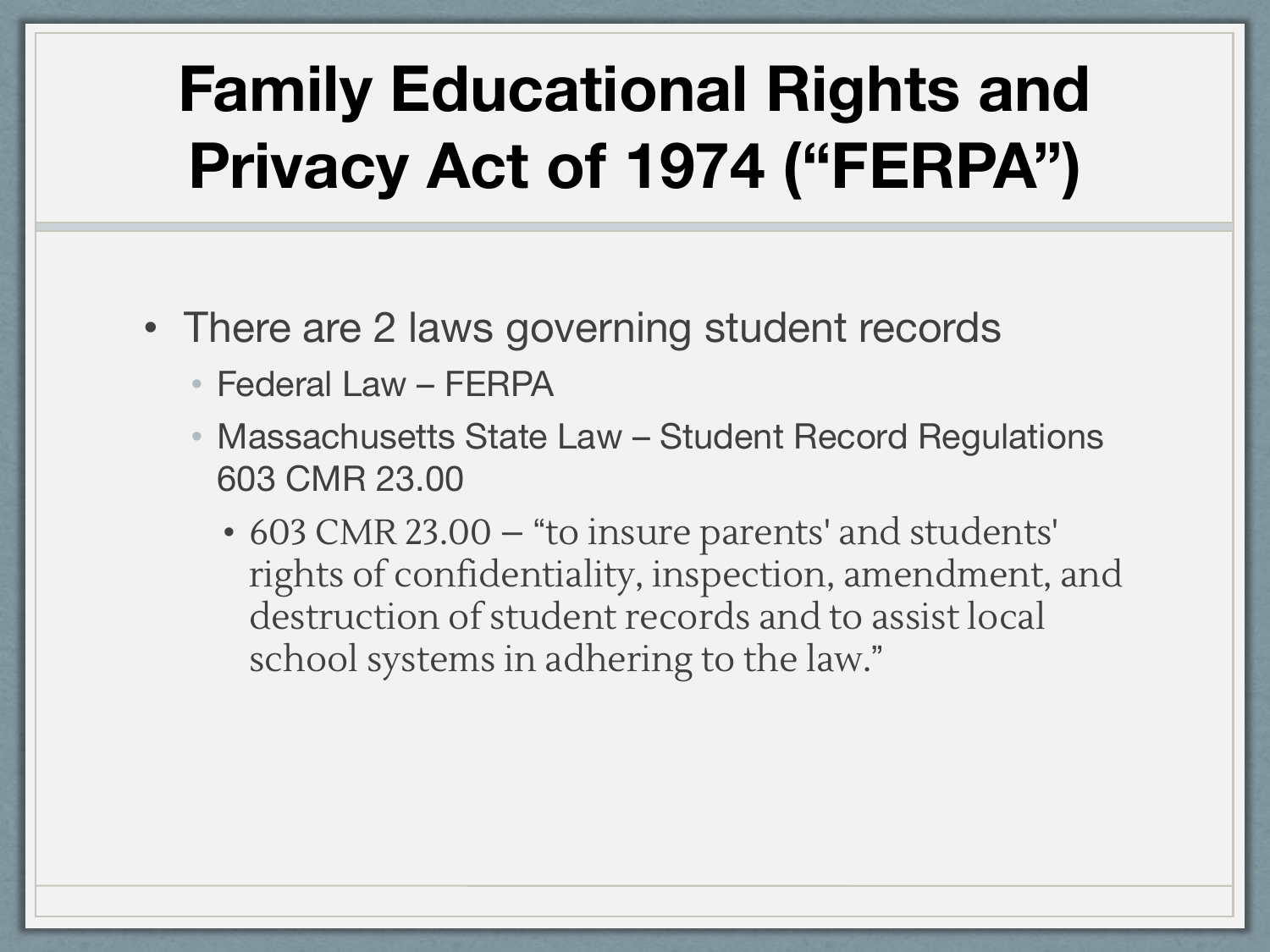# FERPA

- Protects the privacy of student education records • Applies to schools that receive federal funds
- Provides the right to inspect and review
- Provides opportunity to challenge or amend the record
- Schools must have written permission from the parent or eligible student in order to release any information from a student's education record.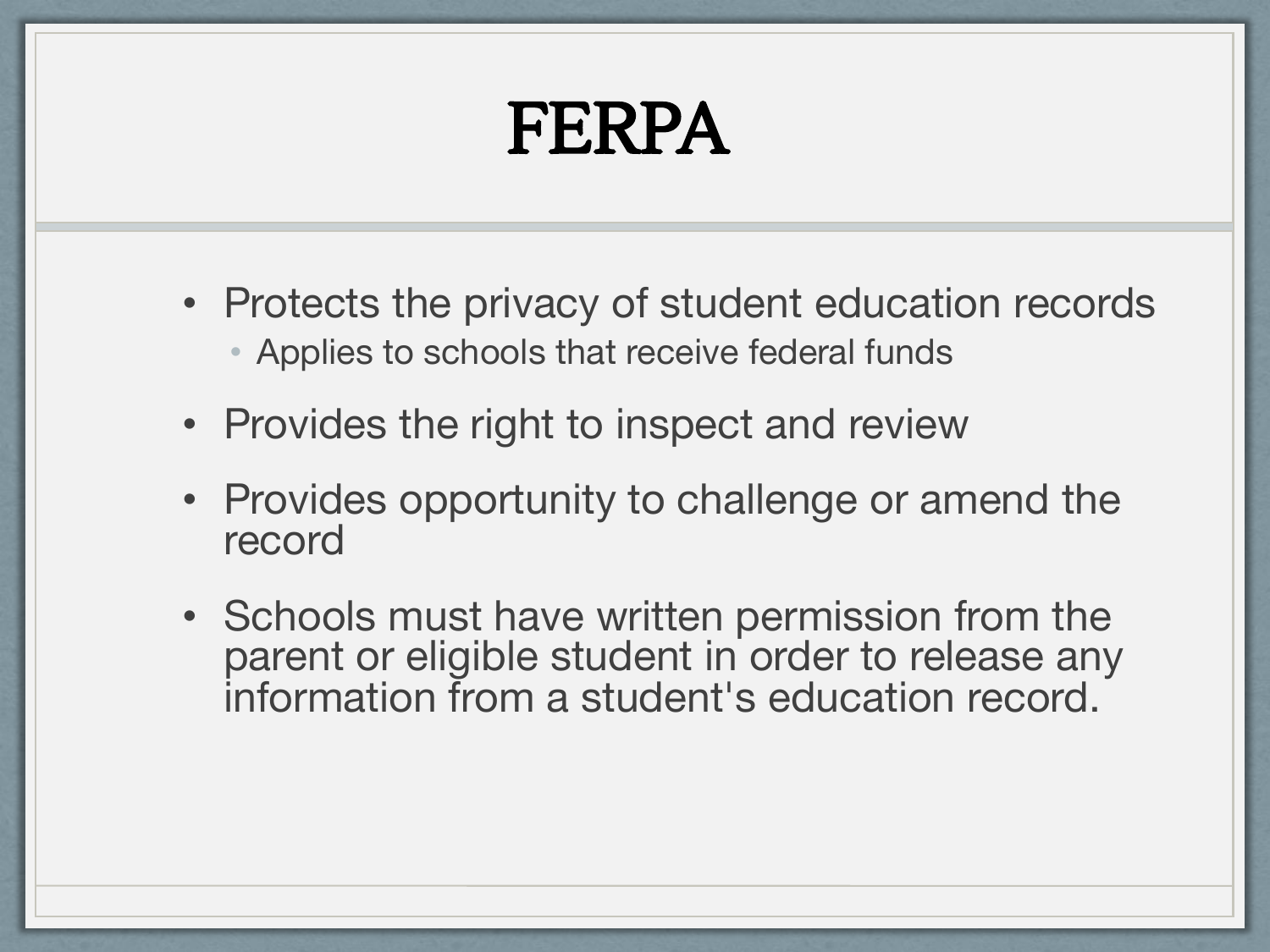# FERPA

- Parents get annual notification (part of the district parent handbook) of their FERPA rights:
	- To receive language translations of documents
	- Notification of what is published in a directory
	- Notification of what can be released to third parties without prior notification and consent (Military recruiter, College recruiters, etc…)
	- Notification that honor role, etc...will be released to public sources (i.e., newspapers) when appropriate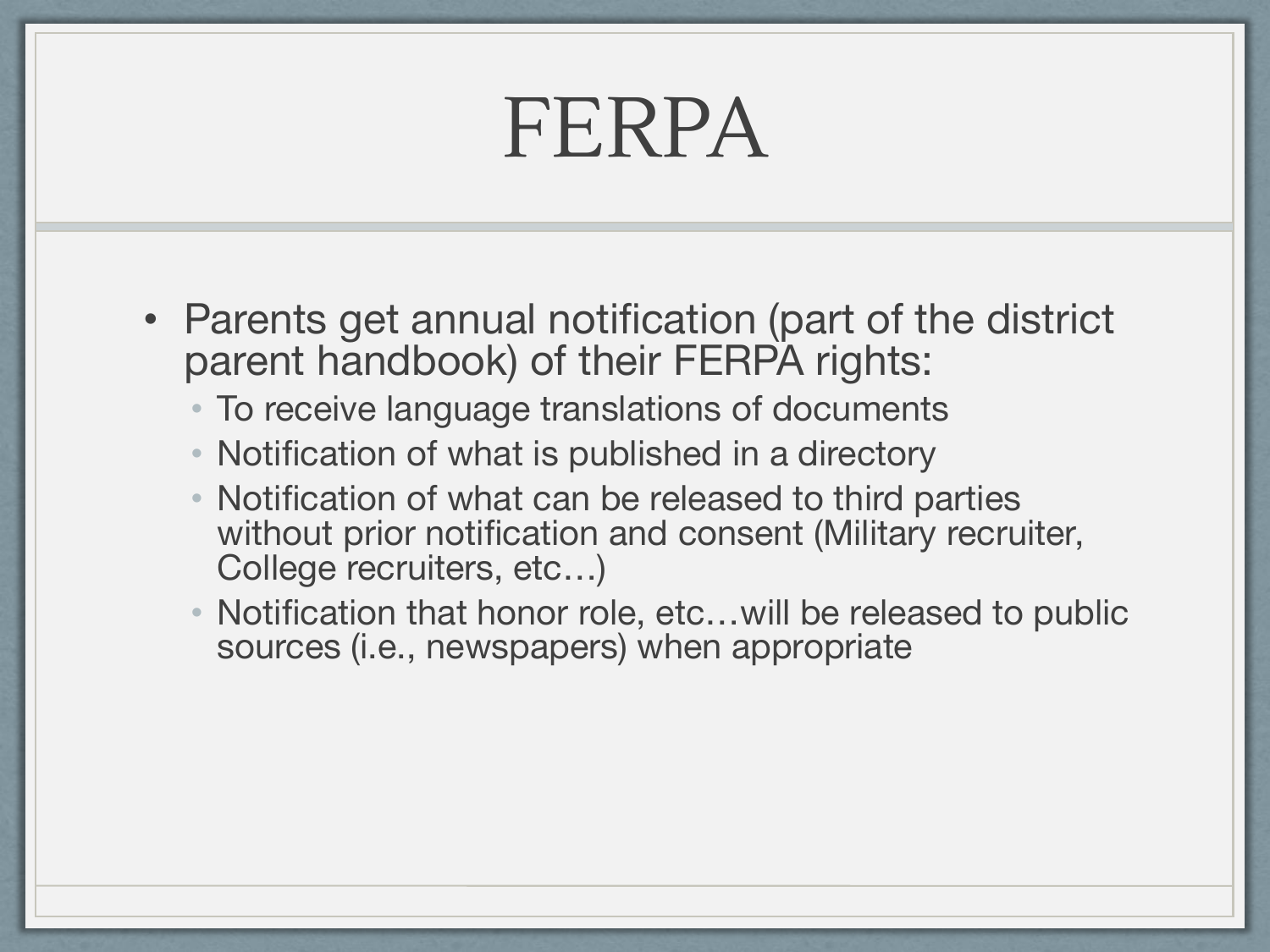# **Purpose of FERPA: Parents/Students**

- Gives **parents and students** the right to privacy, inspection, amendment and destruction of student records.
	- Student have this right upon reaching 14 years of age or upon entering the ninth grade, whichever comes first.
	- If a student is under the age of 14 and has not yet entered the ninth grade, the rights belong to the student's parent.
	- If a student is 14-17 years of age or has entered the ninth grade, both the student and his/her parent, or either one acting alone, can exercise these rights.
	- If a student is 18 years of age or older, he/she alone can exercise these rights, however, parents may continue to exercise the rights until expressly limited by such student.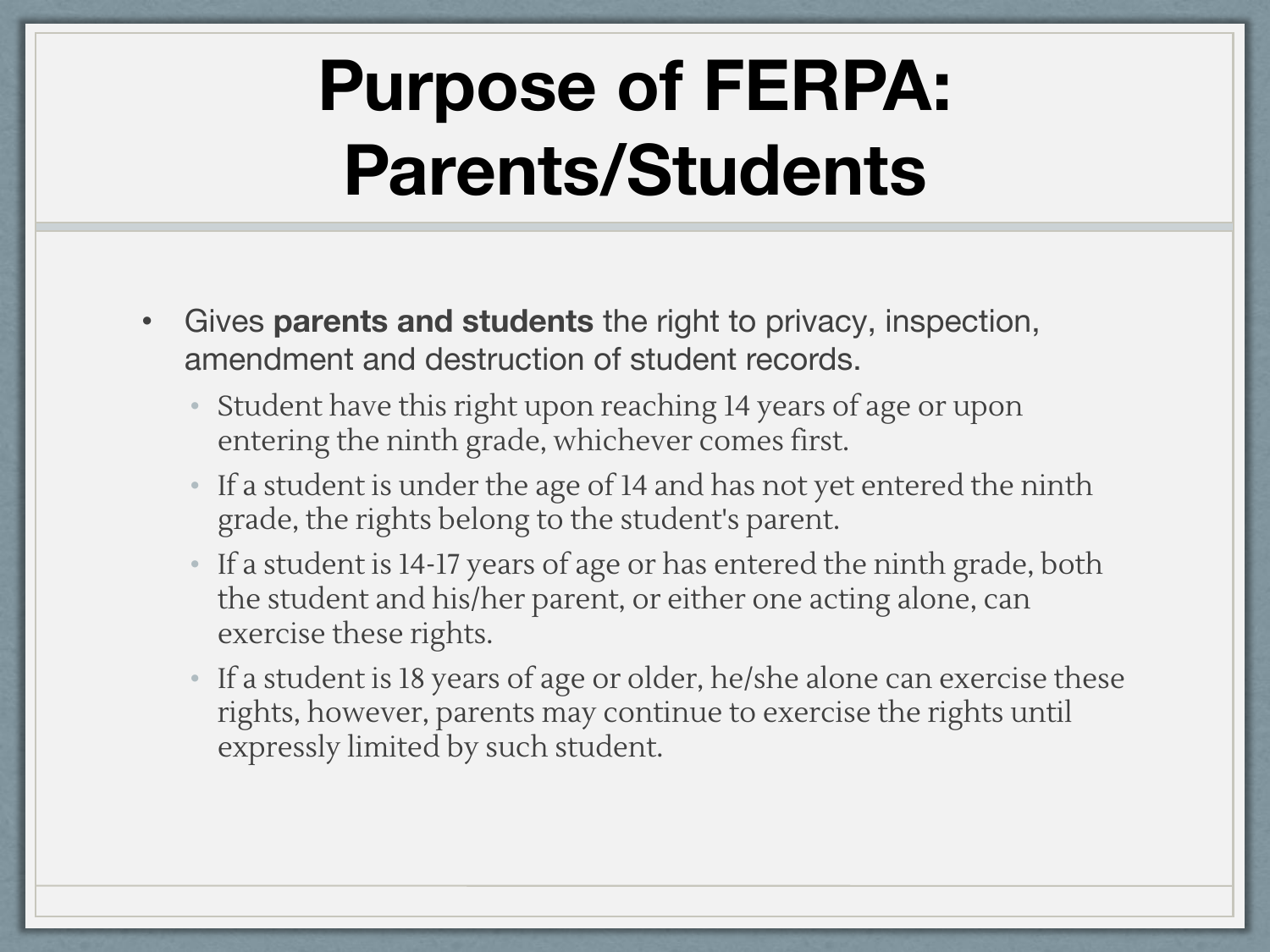# **Purpose of FERPA: School Systems**

- Allows schools to disclose records, without consent, to the following parties or under the following conditions (34 CFR § 99.31):
	- School officials with legitimate educational interest;
	- Other schools to which a student is transferring;
	- Specified officials for audit or evaluation purposes (DOE);
	- Appropriate parties in connection with financial aid to a student;
	- Organizations conducting certain studies for or on behalf of the school;
	- Accrediting organizations;
	- To comply with a judicial order or lawfully issued subpoena;
	- Appropriate officials in cases of health and safety emergencies; and
	- State and local authorities, within a juvenile justice system.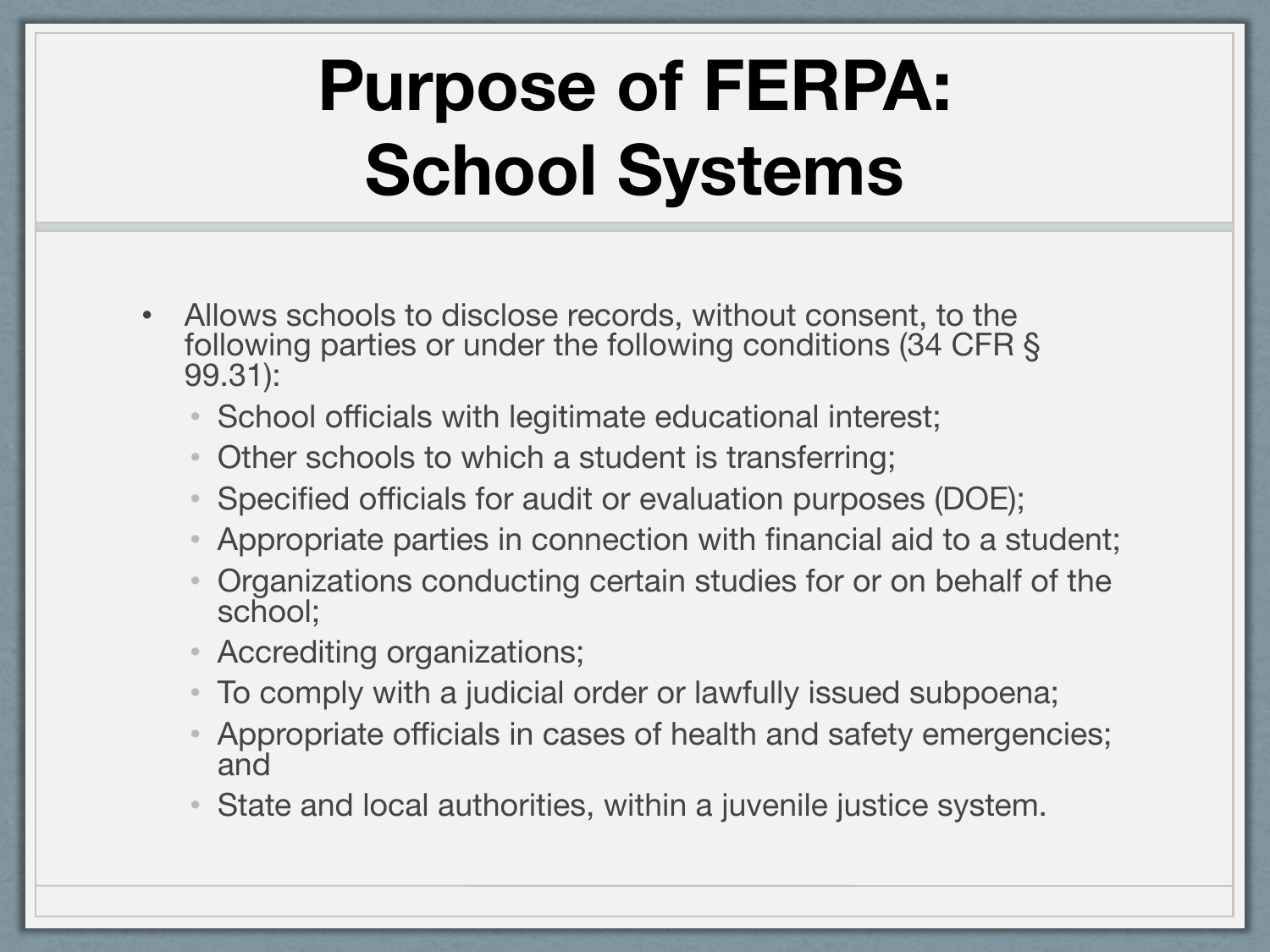### **Confidentiality**

- Chapter 93H and Chapter 66A of the Massachusetts General Laws
- It is the policy of the Commonwealth of Massachusetts to "adopt and implement the maximum feasible measures reasonably needed to ensure the security, confidentiality and integrity of personal information."
- No individual or organization other than the parent, guardian, eligible student or school personnel working directly with the student is allowed access to a student's record without specific written consent of the parent, guardian or eligible student.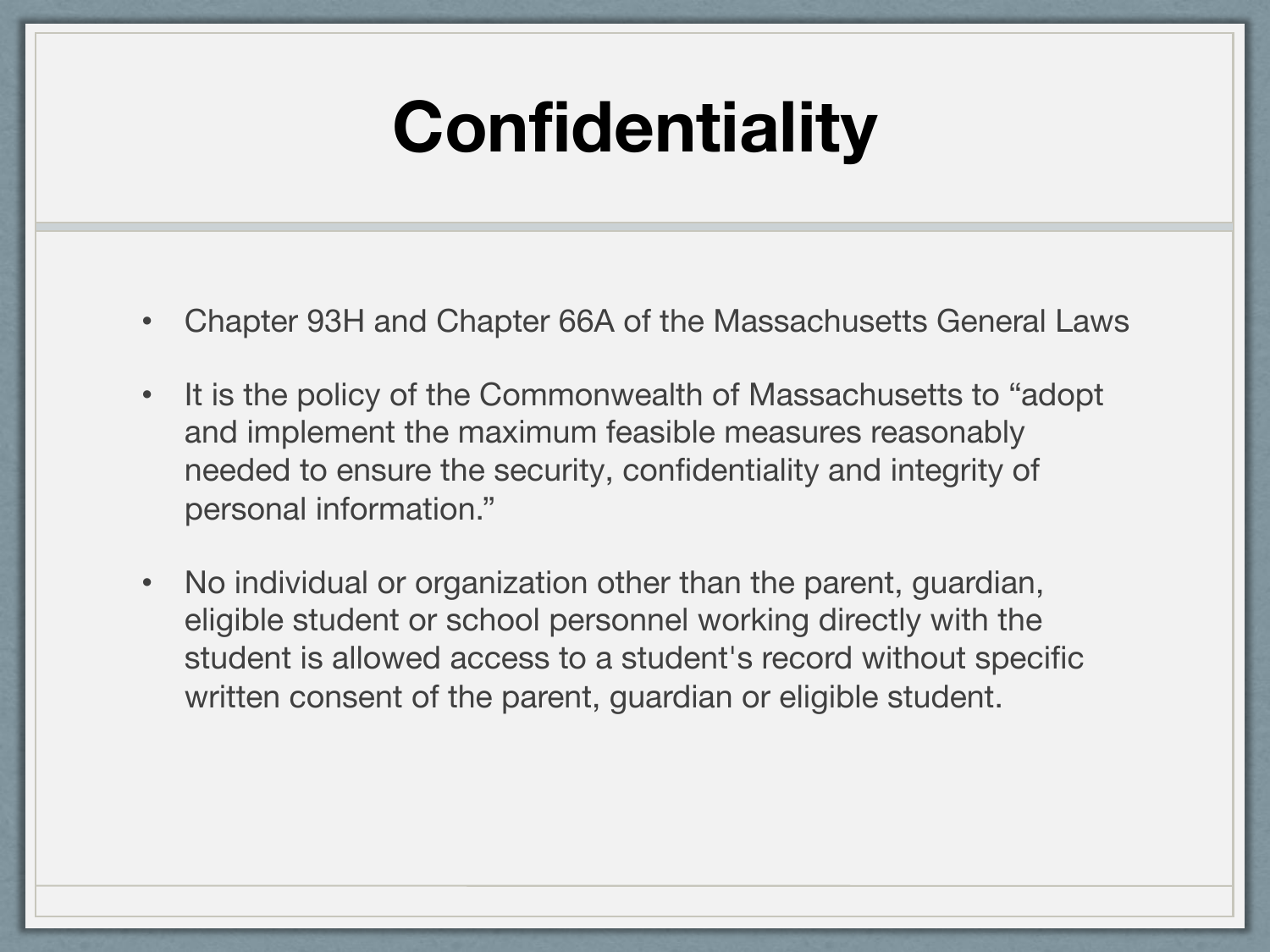## FERPA: Description of Student Record

- "The term [education records] means those records that are:
	- Directly related to a student;
	- Maintained by an educational agency …"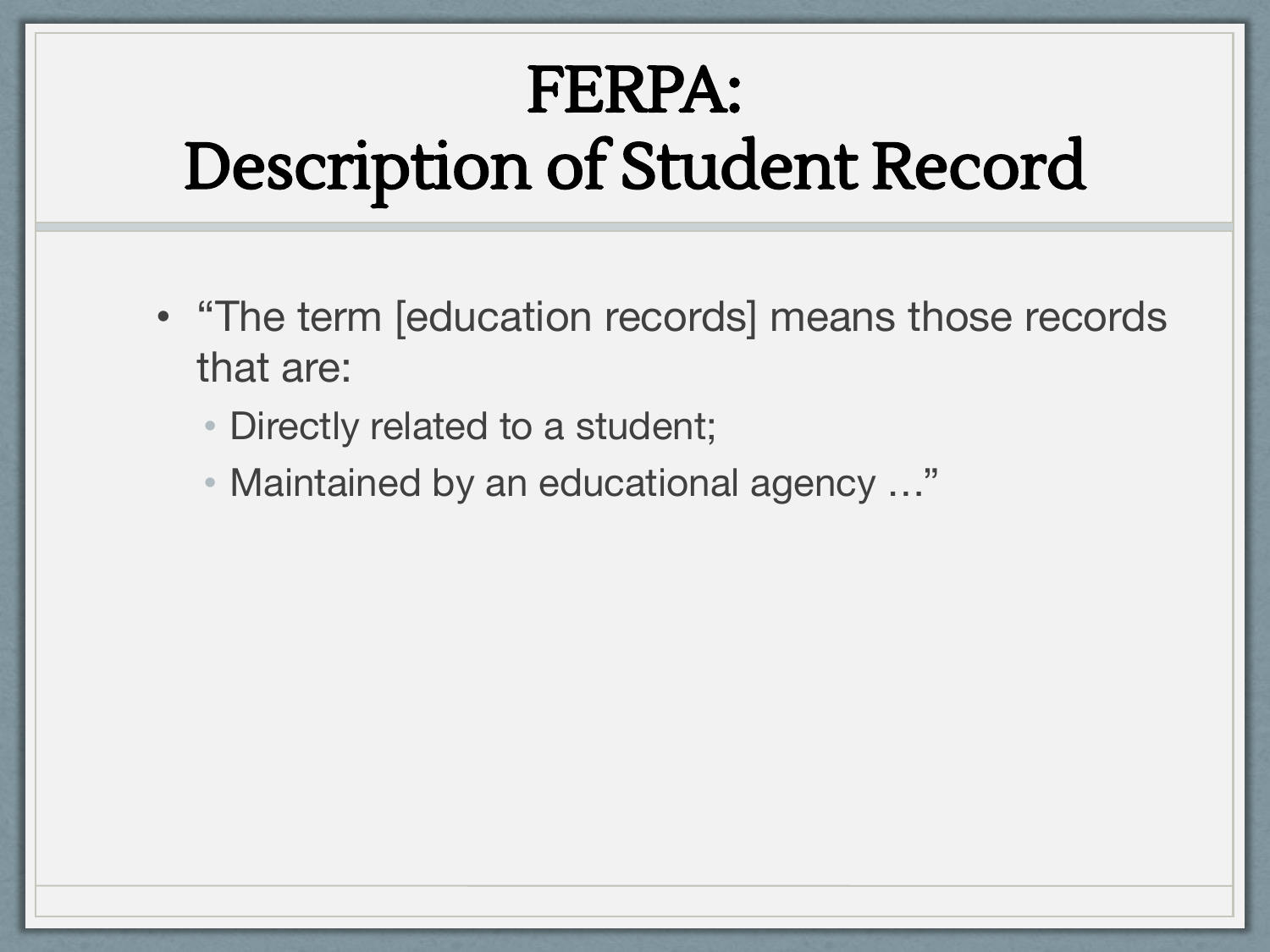# Massachusetts: Description of Student Record

- Includes transcript and temporary record
- Includes "all information . . . that is organized on the basis of the student's name or in a way that such student may be individually identified and that is kept by the public schools."
	- Note: location or physical form of records is irrelevant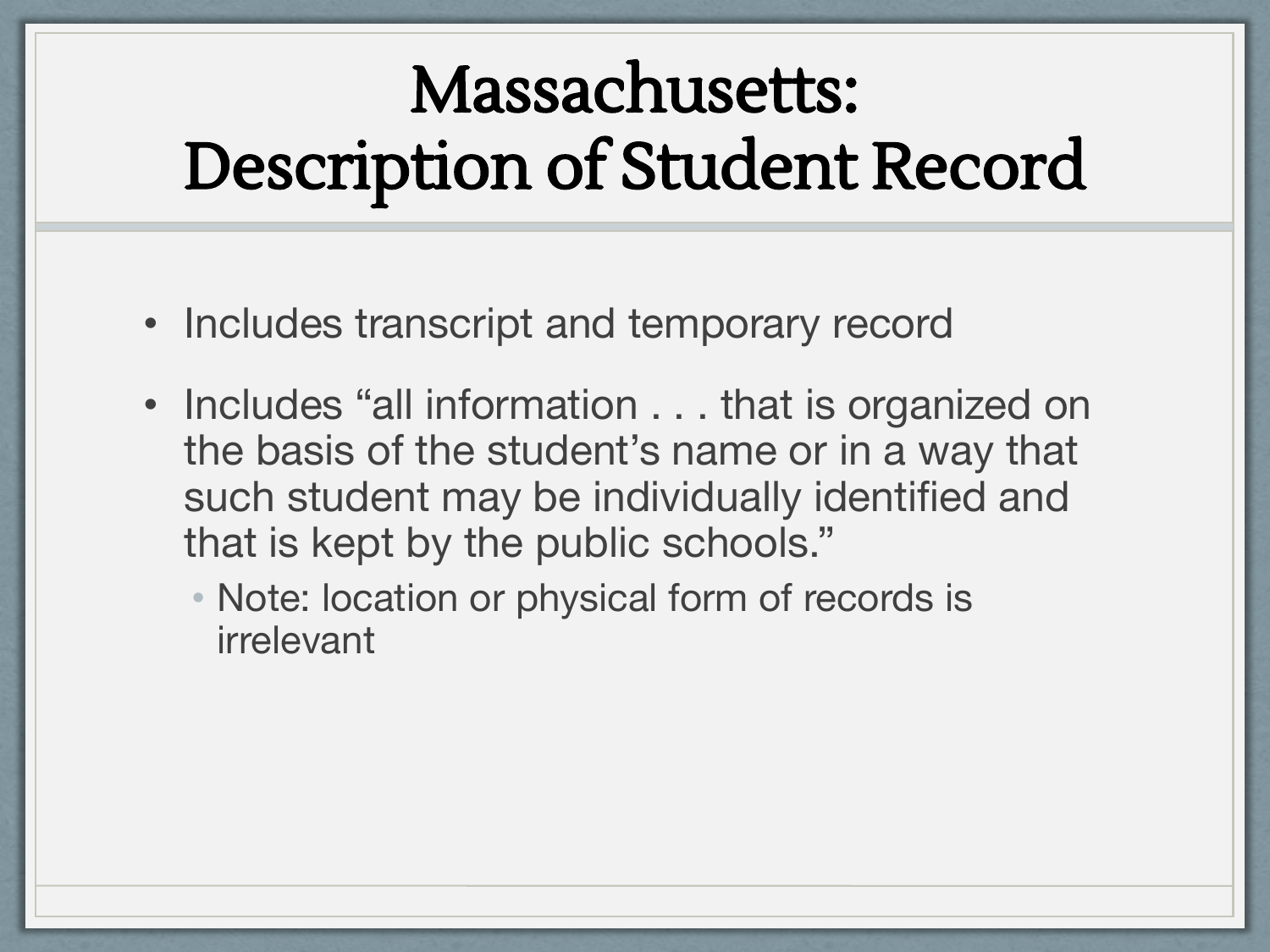### **Student Records**

#### **• Student Records:**

- information about a student recorded by any medium, including handwriting, computer media, microfilm, audio tape and video tape.
- Contains personally identifiable information such as:
	- first and last name; the name of the individual's parent, guardian or other family member; the student's physical street address, telephone number, Social Security number or other identifying number; and a photograph or list of personal characteristics of the student.
- May include information such as the student's health and immunization information, date of enrollment in school, attendance, grades and credits, progress reports, standardized test results, and bus route.
- Information about a student's special education curriculum is also included.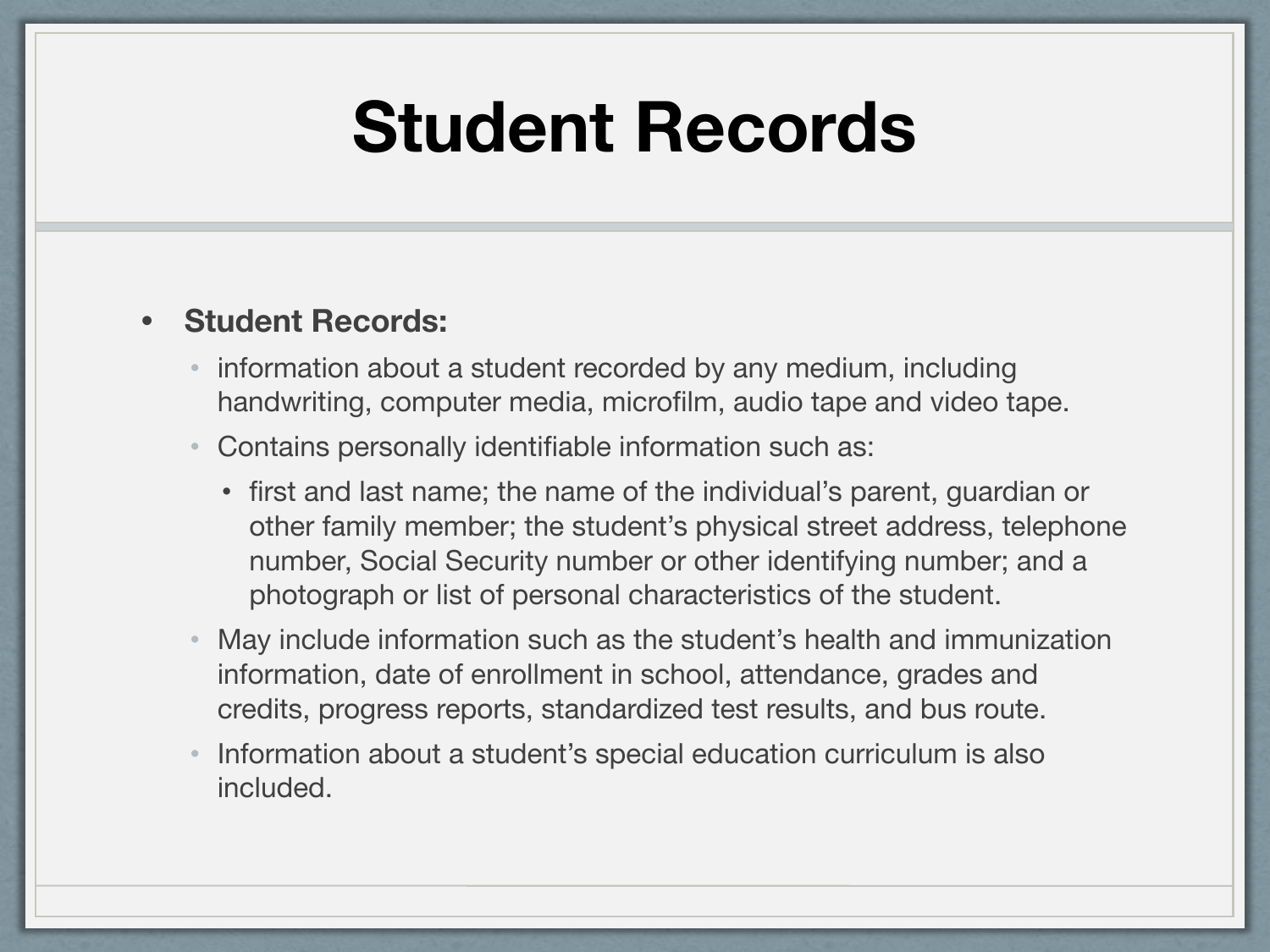### **Student Transcript**

- A part of the student record and includes:
	- Minimum data necessary to reflect the student's educational progress and to operate the educational system.
	- name, address, and phone number of the student, his/her birth date, name, address and phone number of the custodial parent or guardian, course titles, grades (or the equivalent when grades are not applicable), course credit, grade level completed, and the year completed.
	- Kept for at least sixty (60) years after the student leaves the school system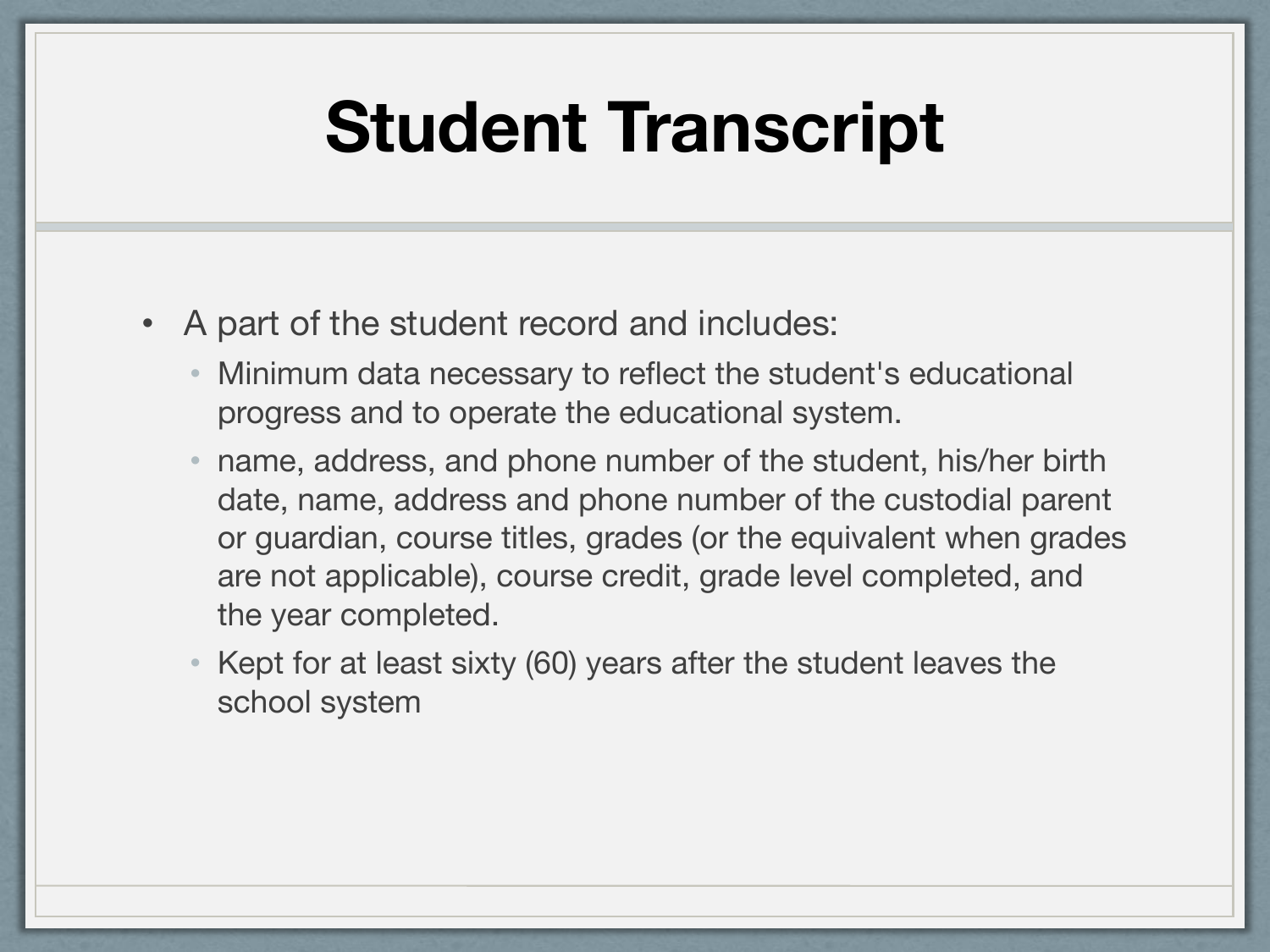# **Temporary Student Record**

- Any other information kept by the school which identities the student individually.
- All other student record information besides the transcript.
- Health information, disciplinary information, exemplars of student work, special education or 504 plan documents, incident reports, standardized test results, class rank, extracurricular activities, teacher, counselor evaluations, etc…
- Includes EMAIL
- Includes notes, which are shared
- Includes any document with the child's name on it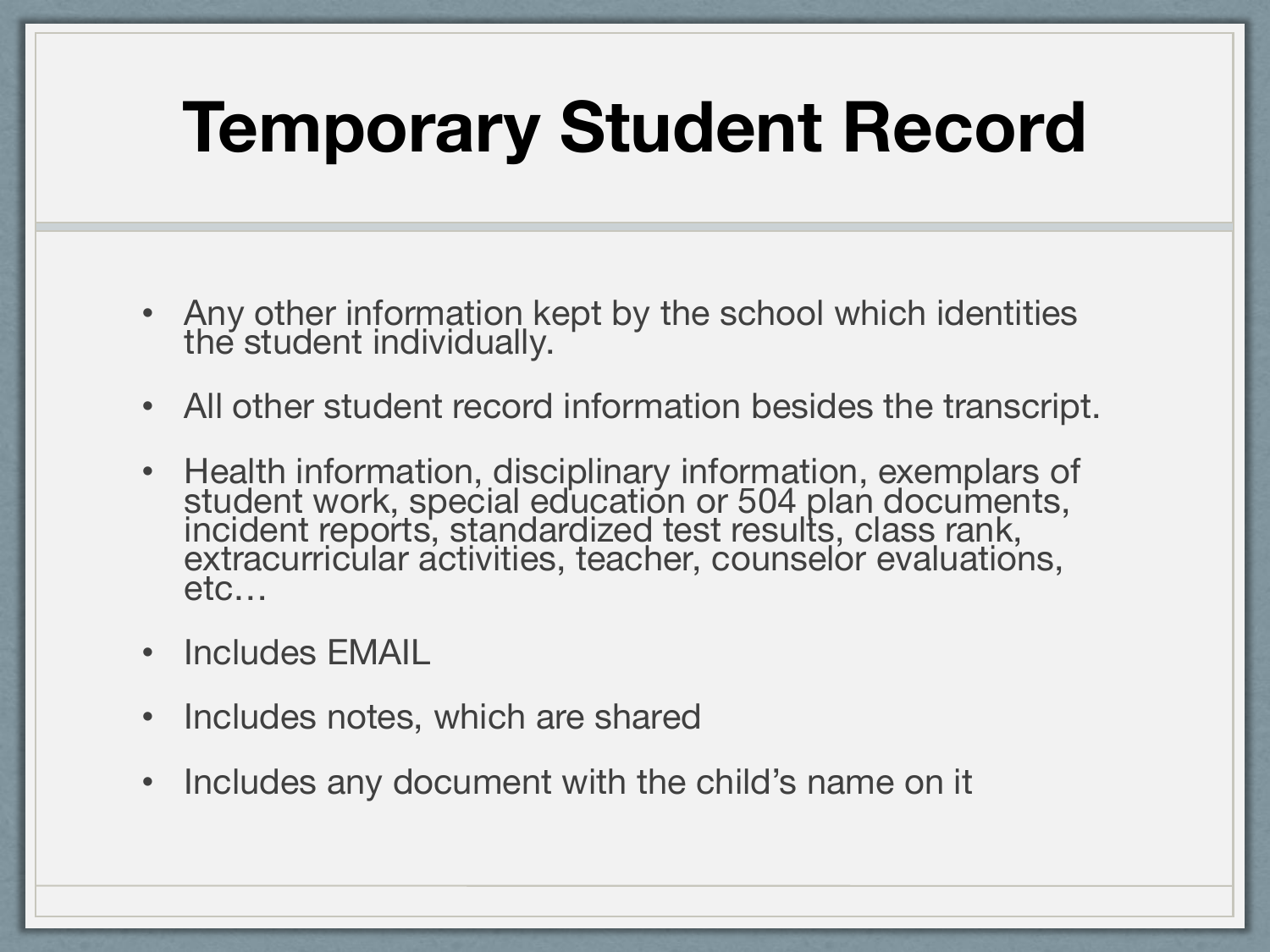# **Keeping Temporary Records**

- Can only be kept up to 7 years
- Includes IEPs
- Following transfer, withdrawal, graduation, school must provide a Notice of Destruction
	- Can include in a "graduation" letter or other document
- Schools can hand over records upon graduation
	- Obtain a signature of receipt
	- There are cases when retaining a copy of the record is advised.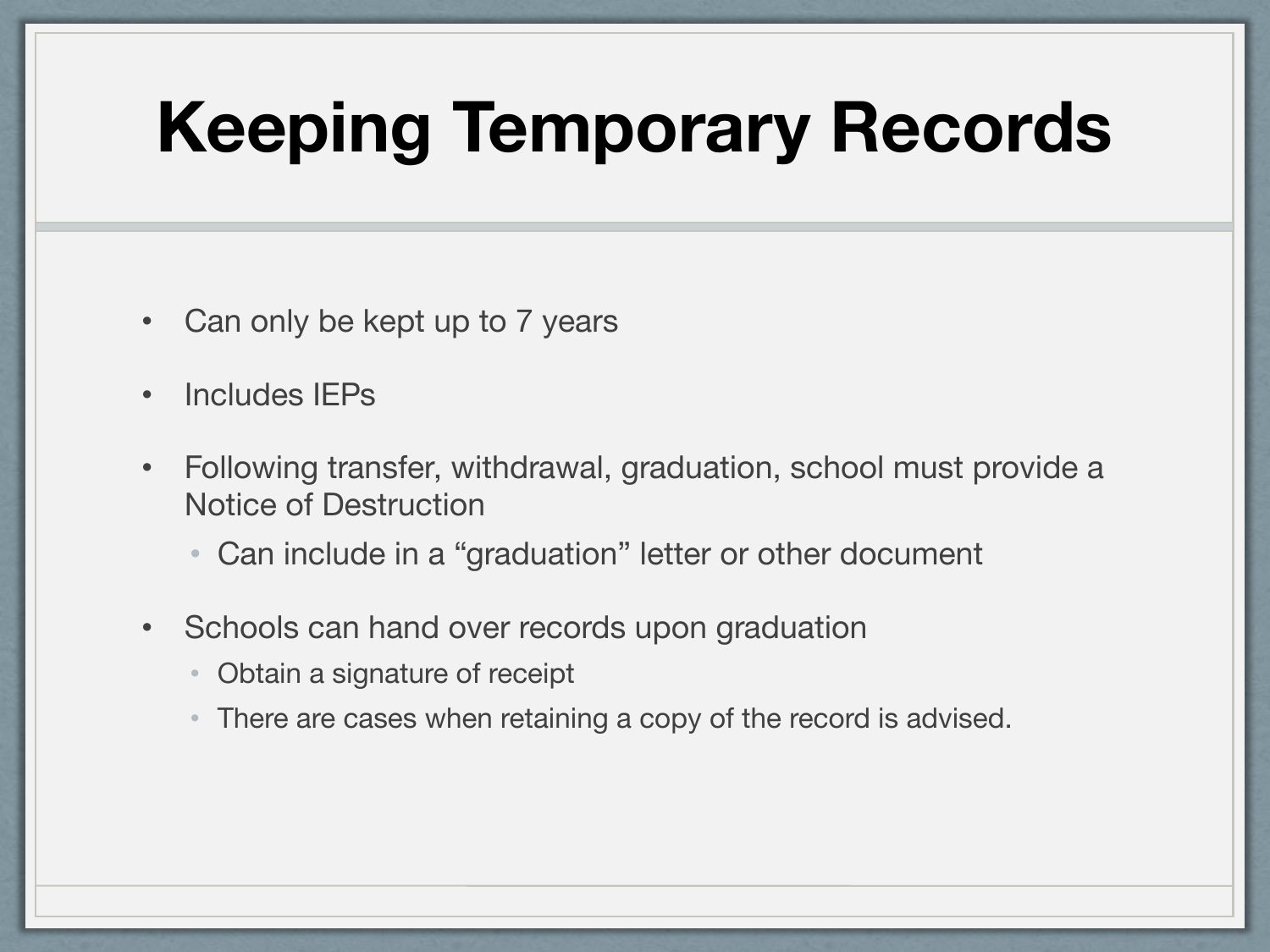### **Resumes**

- Resumes
	- Are not a public record because of the personal nature
	- However, some of the information included on a resume can be public
		- If requested, the school will redact this information from the document
- Schools attended, degrees, license, certificates and professional training are public records and parents can request them (per NCLB).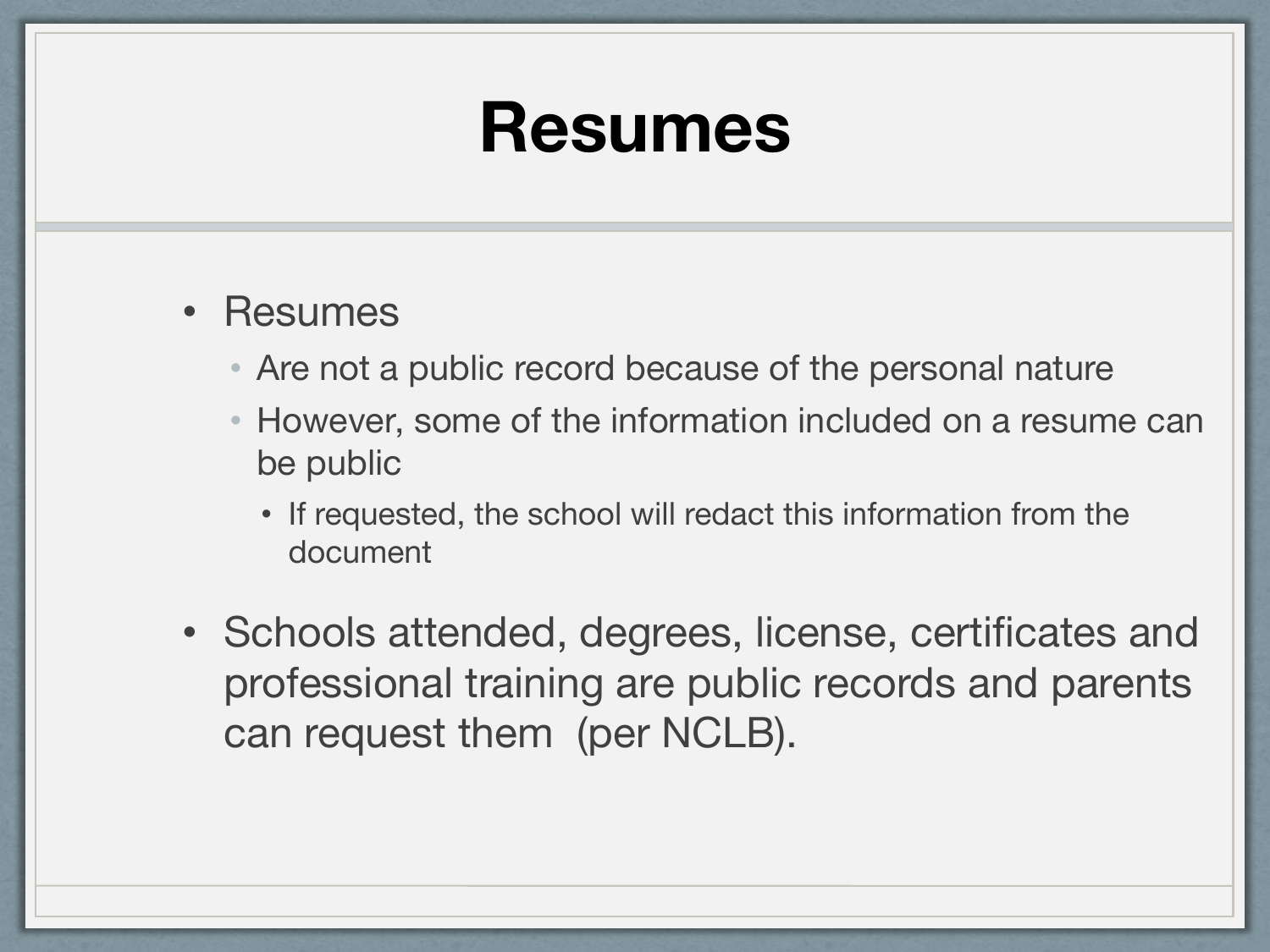# Request for Access to the Record

#### Request by subpoena

- Subpoena is an order of the court requiring appearance in court to give testimony and/or to produce documents.
- Failure to comply with a subpoena could result in a finding of contempt of court.
- In most cases, when you receive a subpoena immediately contact the Superintendent who will consult with the district attorneys.

#### **Public records request**

• Student records may be sought by a public records request. All public records requests must be made in writing, dated, and signed by the requestor, with the return address information of the requestor.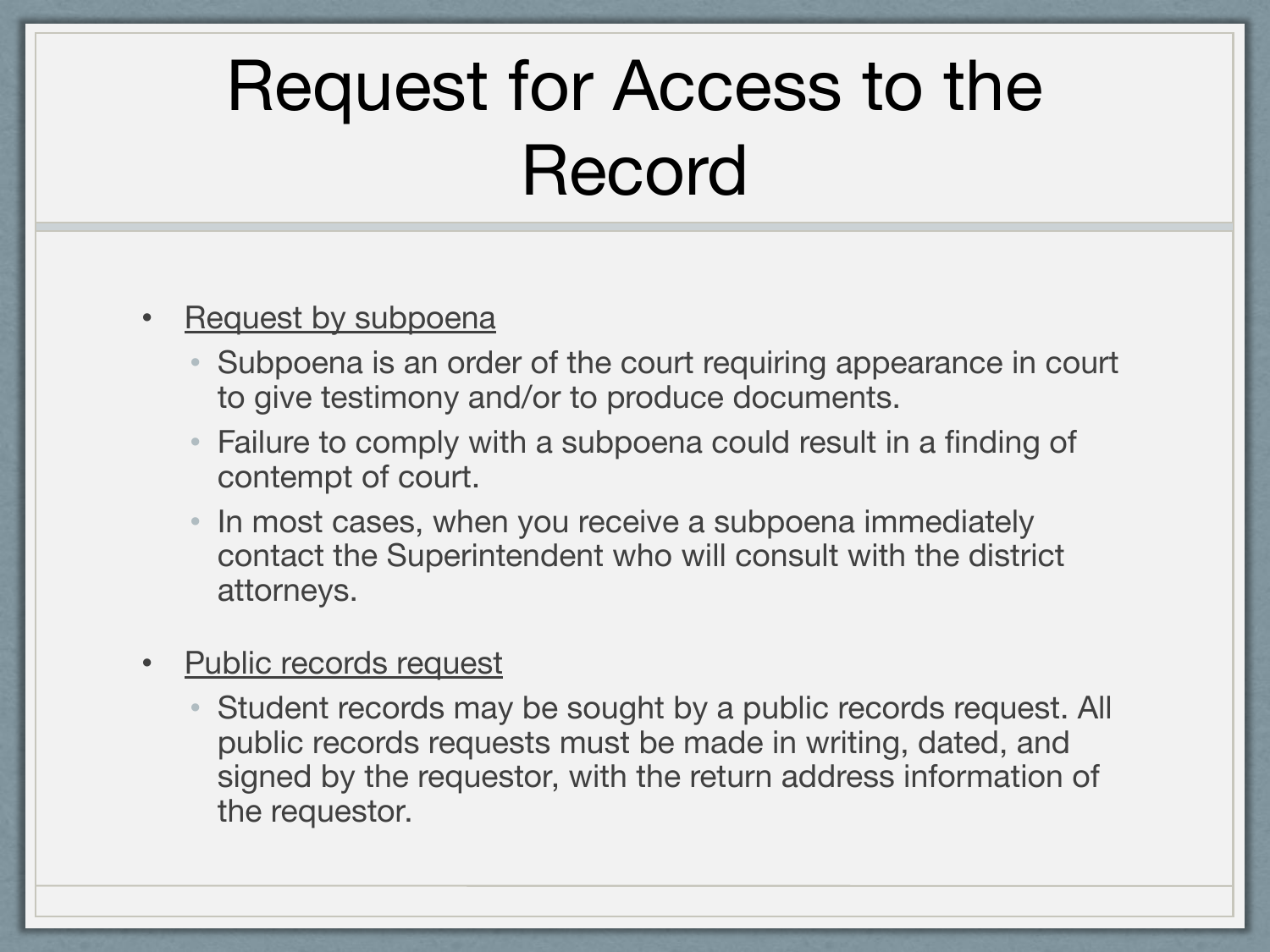# Court Order or Subpoena for **Records**

- Schools must comply with the request but first must make "reasonable effort" to notify parent or "eligible student" of the order or subpoena.
- This gives parent/student opportunity to move to quash (challenge) the order or subpoena.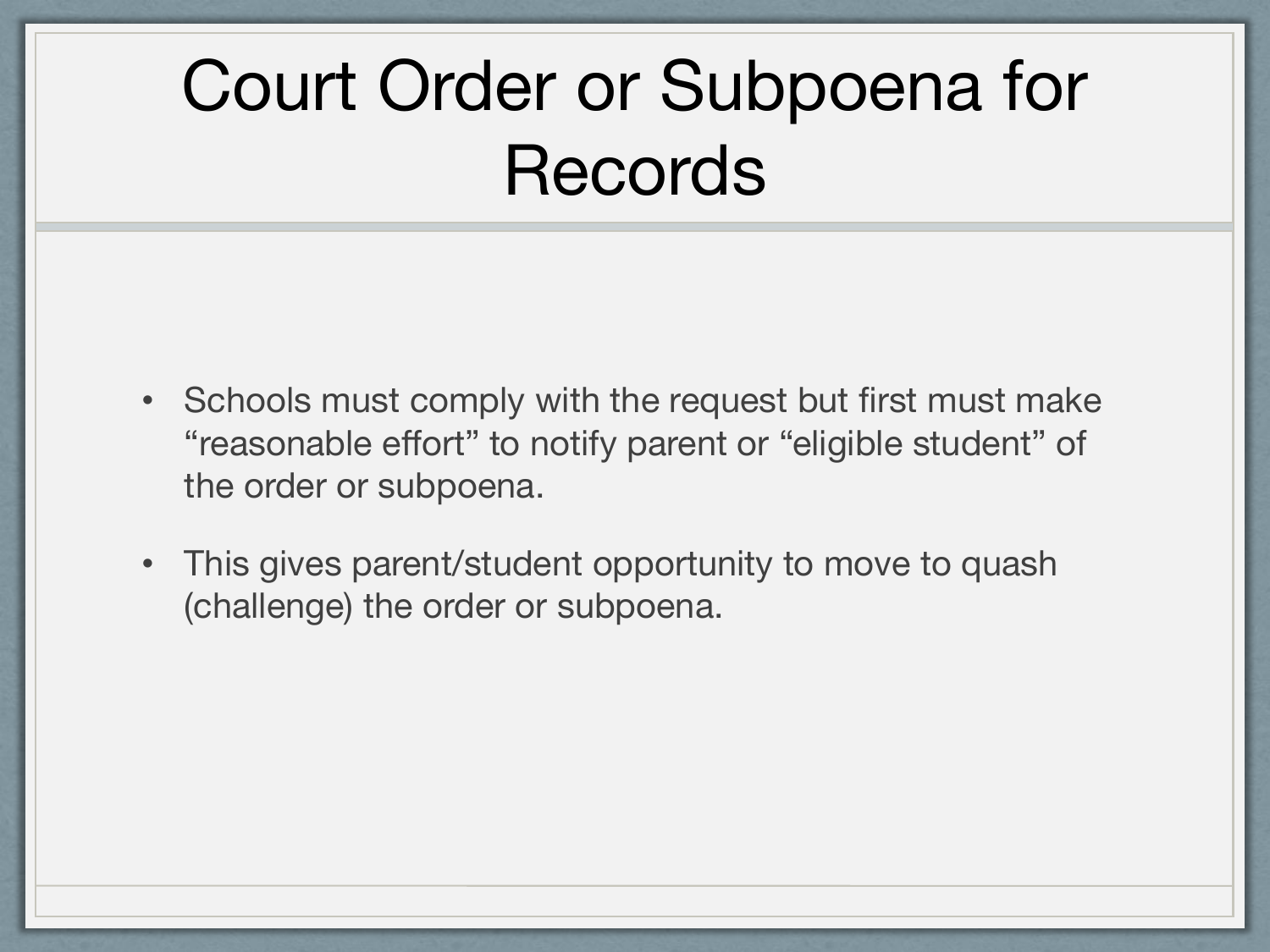# Parents who are Divorced, Separated, Etc.

- Custodial & non-custodial parents have the same right of access to student information.
- A parent can lose that right, but it's **not** up to the schools to figure out who has lost their right to access to student records. Parents must supply the schools with the documents to show any loss of the right to access to student records.
- Legal Custody and Physical Custody are **not** the same thing
- Both parents have legal custody until they are told that they don't.
- Parent with legal custody should sign documents such as an IEP.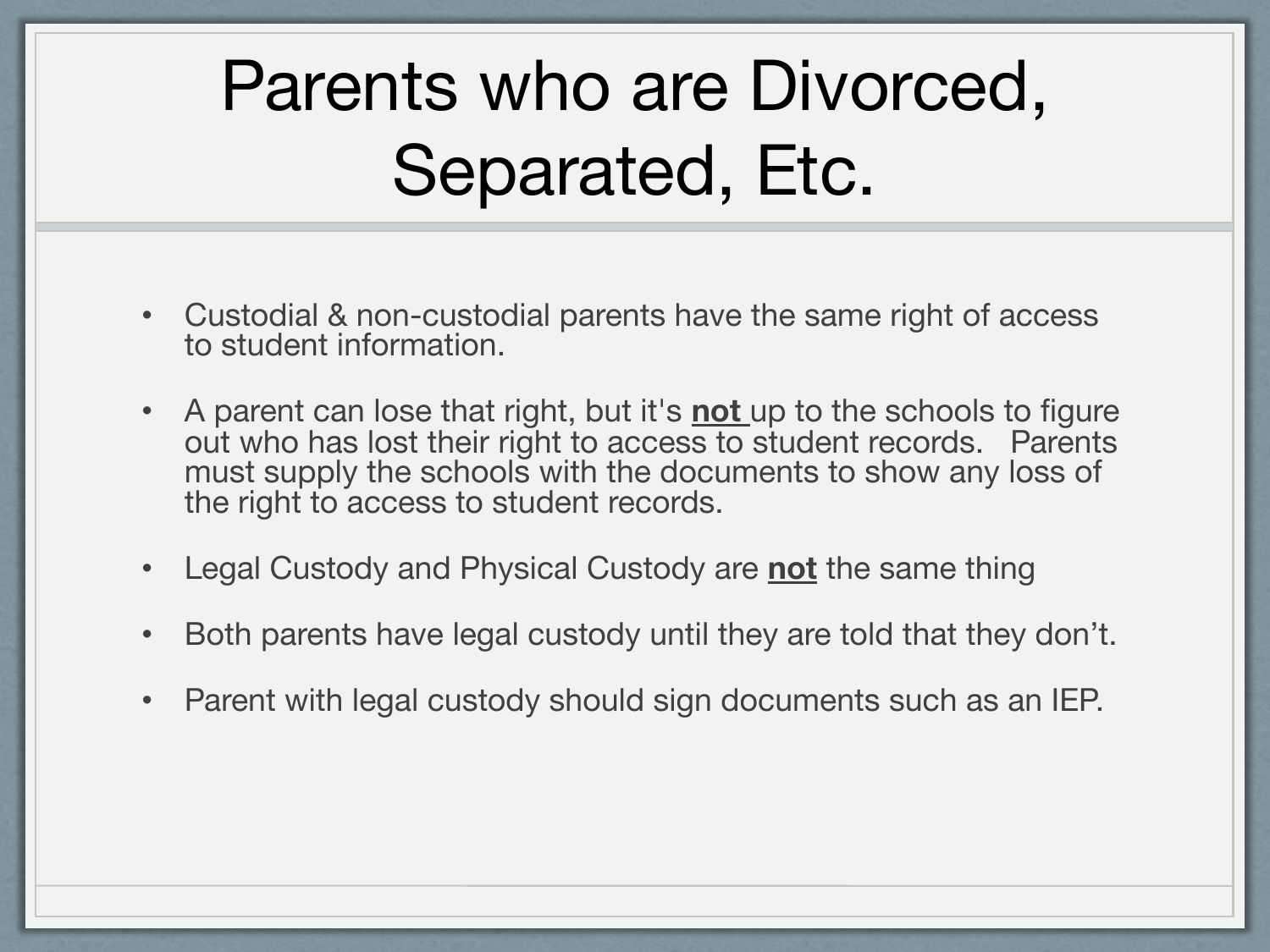### "Eligible Parent"

• Under FERPA, a parent is presumed to have full rights unless the school has evidence of court order/divorce decree specifically revoking rights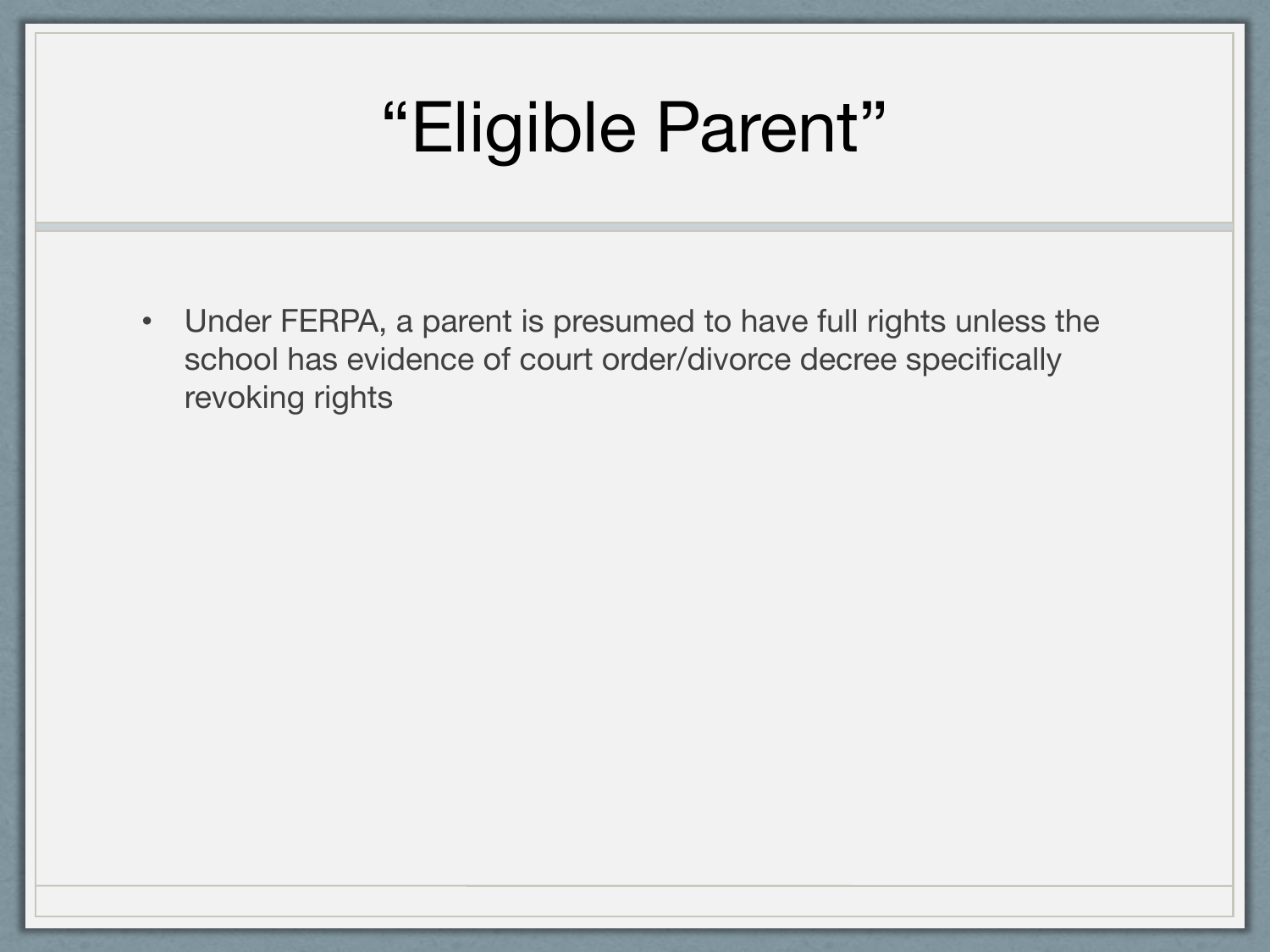# "Legal" custody

• The person with legal has the right and responsibility to make the major decisions regarding the child's welfare, including education, medical care, and emotional, moral and religious development.

#### **• "Sole" legal custody:**

- one parent has the right and responsibility to make major decisions.
- **• "Shared" legal custody:**
	- both parents have the right and responsibility to make major decisions.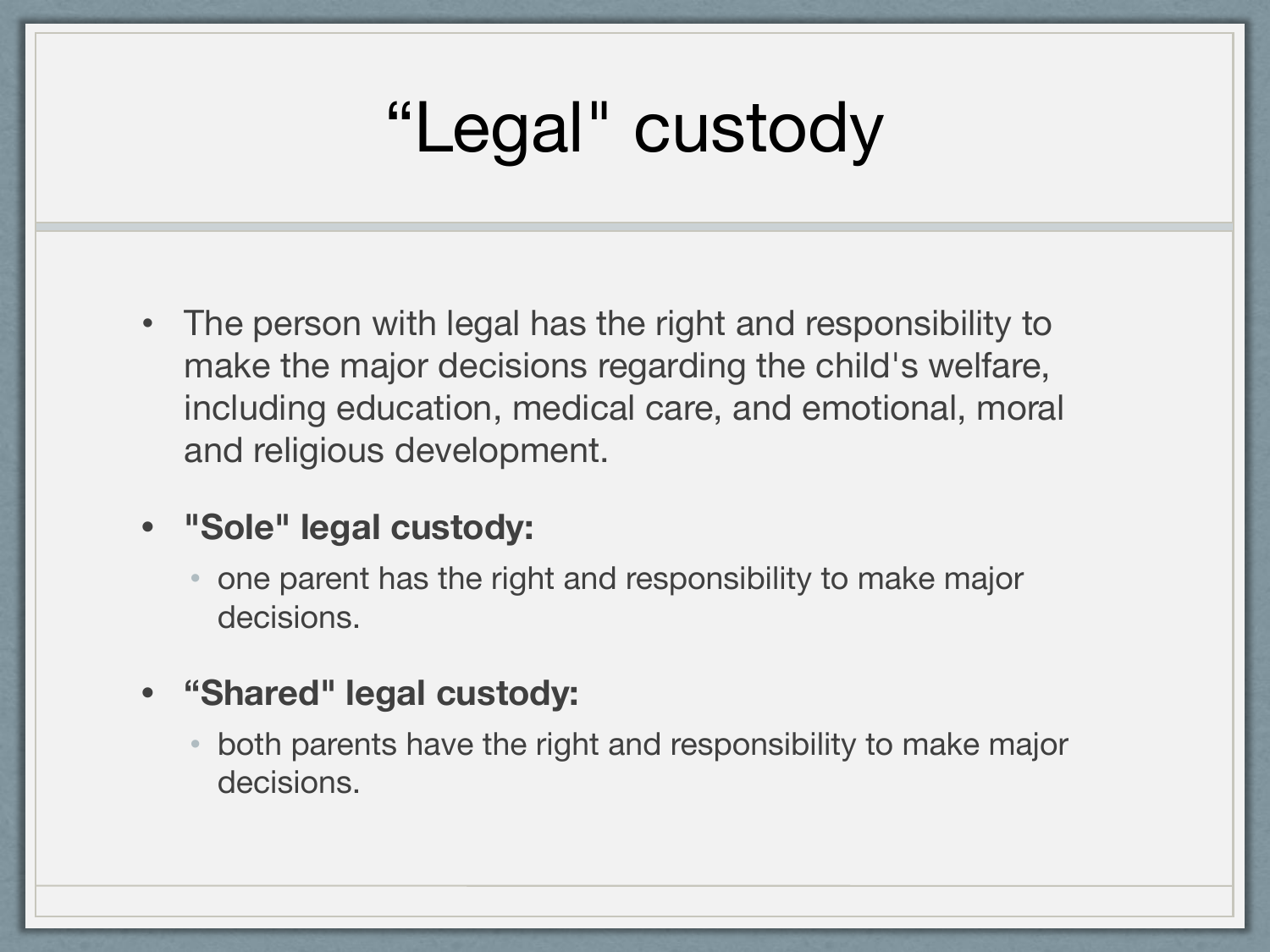### "Non-custodial" parent

- Any parent who by court order does not have physical custody.
	- Includes parents who by court order do not reside with or supervise the student, even for short periods of time.
- "Non-custodial" does not include:
	- Either parent, when they are married to each other but separated, if there is no court order about custody.
	- In that case, neither of them is a "non-custodial" parent.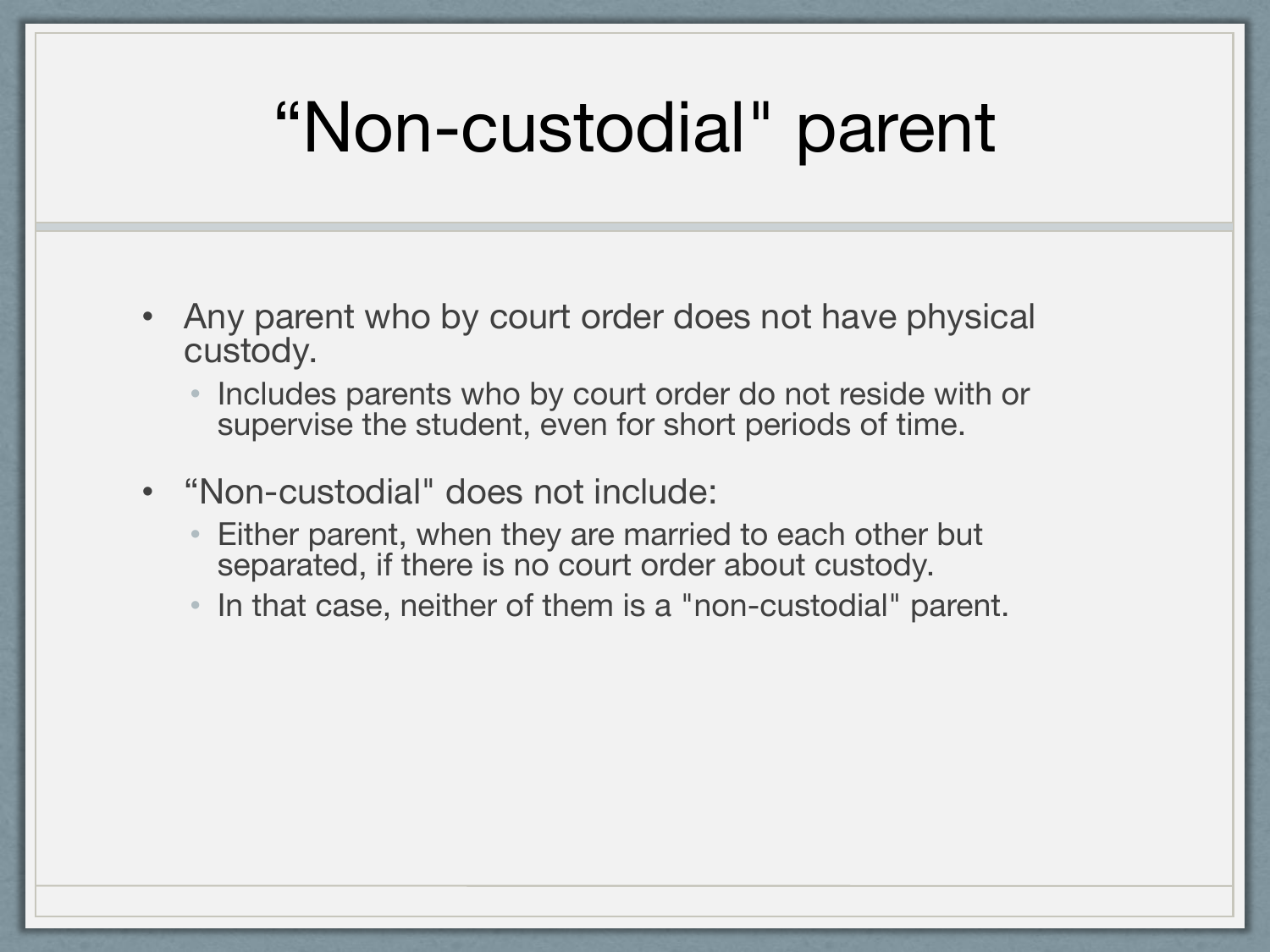### Parent's Responsibility

- If a parent has lost custody or the right of access to student records,
	- the other parent will make sure that the schools have received this information, including a copy of the court order or Settlement Agreement
	- Once the Schools get a request for student record information, the student's file should be checked to see if there is any flag stating that a particular parent has lost his/her right of access to student record information.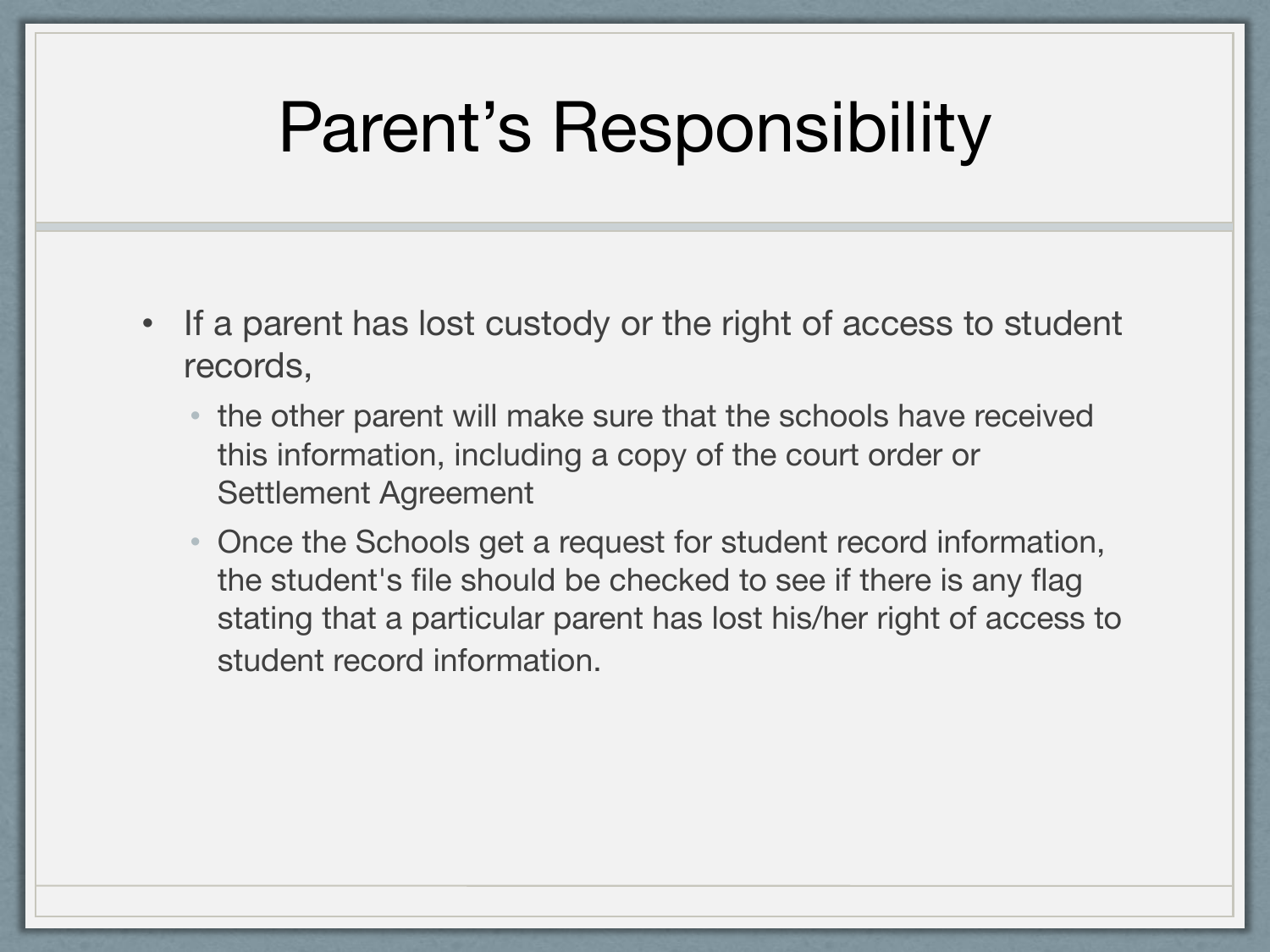# Release of Records to Non-custodial Parents

### **5 Steps to Follow**

- (1) Non-custodial parent makes written request to principal to have access to records.
- (2) School determines if the individual is eligible. The non-custodial parent is eligible unless he/she has been:
	- denied legal custody based on a threat to the safety of the student or custodial parents
	- denied visitation or has been ordered to supervised visitation
	- restricted by a temporary or permanent protective order
- (3) Must immediately send written notice (certified and 1<sup>st</sup> class mail) to custodial parent that the school will provide records after 21 days unless the custodial parent provides documents showing that he/she is not eligibility to have them.
- (4) Prior to providing records, you must delete from records the contact information for custodial parent (e-mail and postal address, work and home phone numbers).
- (5) Prior to providing records, you must the mark records to reflect that they cannot be used tó enroll the child in another school.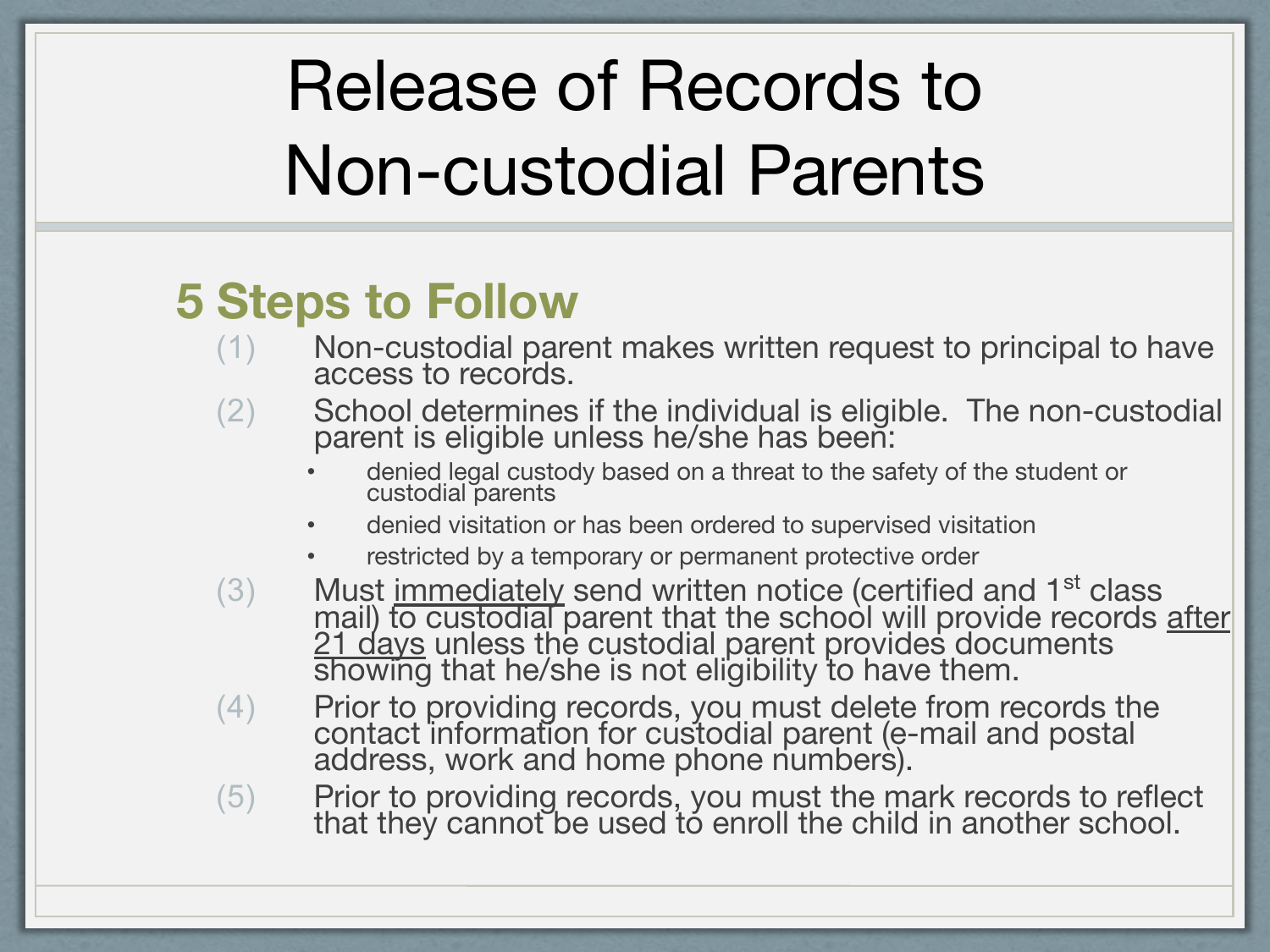### Changing, adding, or removing documents from record

- The parent, guardian or eligible student has the right to add relevant comments, information or other written material to the student's record.
- Parent, guardian or eligible student has the right to request that information contained in the record be amended or deleted except for information inserted in the record by a team evaluation.
- "except for information inserted in the record by a team evaluation."
	- IEPs cannot be changed or removed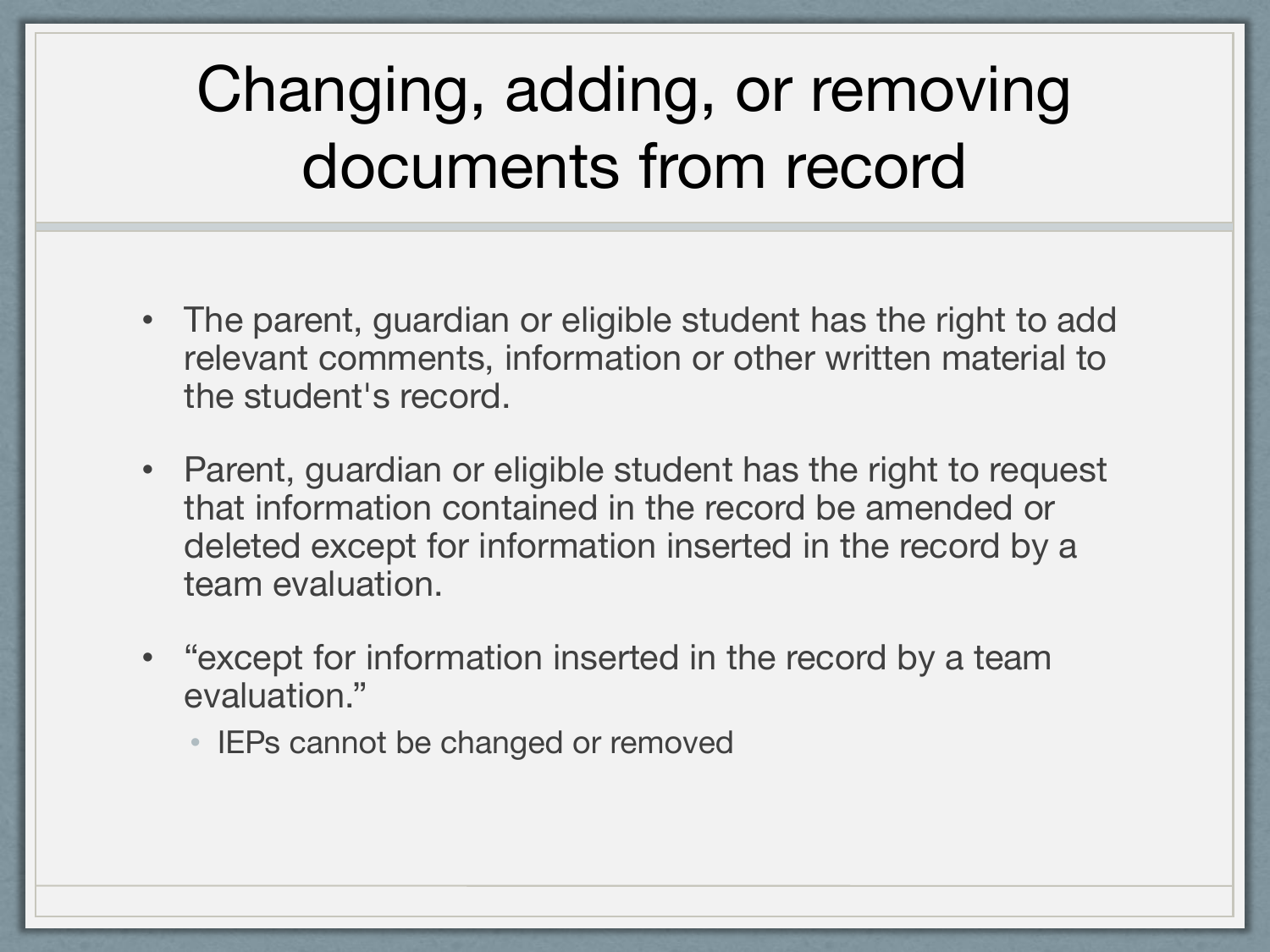### Changing, adding, or removing documents from record

- The parent, guardian or eligible student has a right to a conference with the school principal for the purpose of objecting to information contained in the record.
	- Within a week after such conference, the principal must render a decision in writing regarding the request.
	- If the parent, guardian or eligible student is not satisfied with the principal's decision, he or she may appeal such decision to the Superintendent.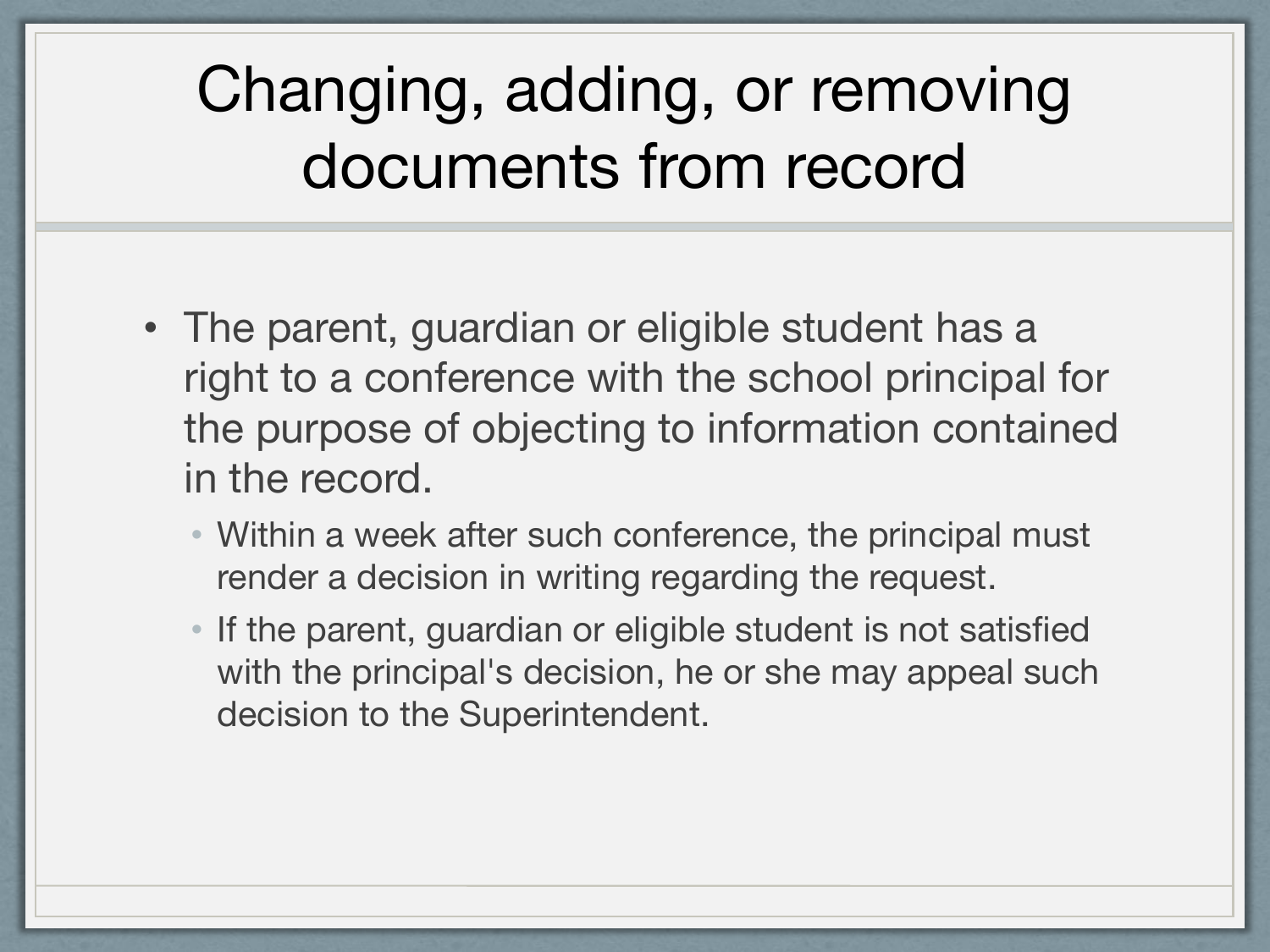# The school is not required to consider requests to:

- Seek to change a grade or disciplinary decision;
- Seek to change the opinions or reflections of a school official or other person reflected in an education record;
- Seek to change a determination with respect to a child's status under special education programs.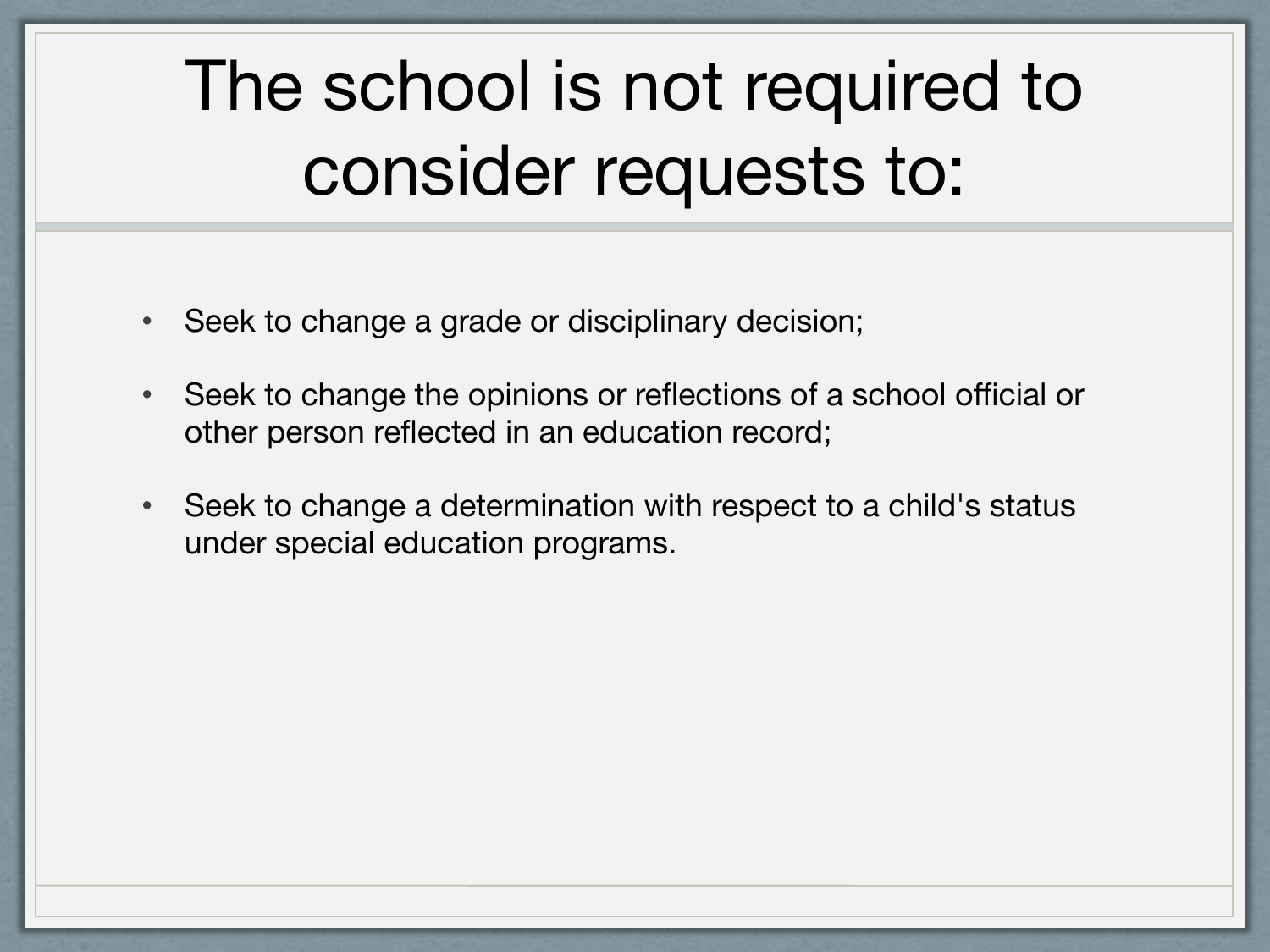### Log of Access to Records

- All individuals sign an access Log in the cumulative folder and any other official folder on a student (special education folder, etc.)
	- Identifies who looked at the file and when
	- OK to sign "Mrs. Smith, 2020-2021 school year"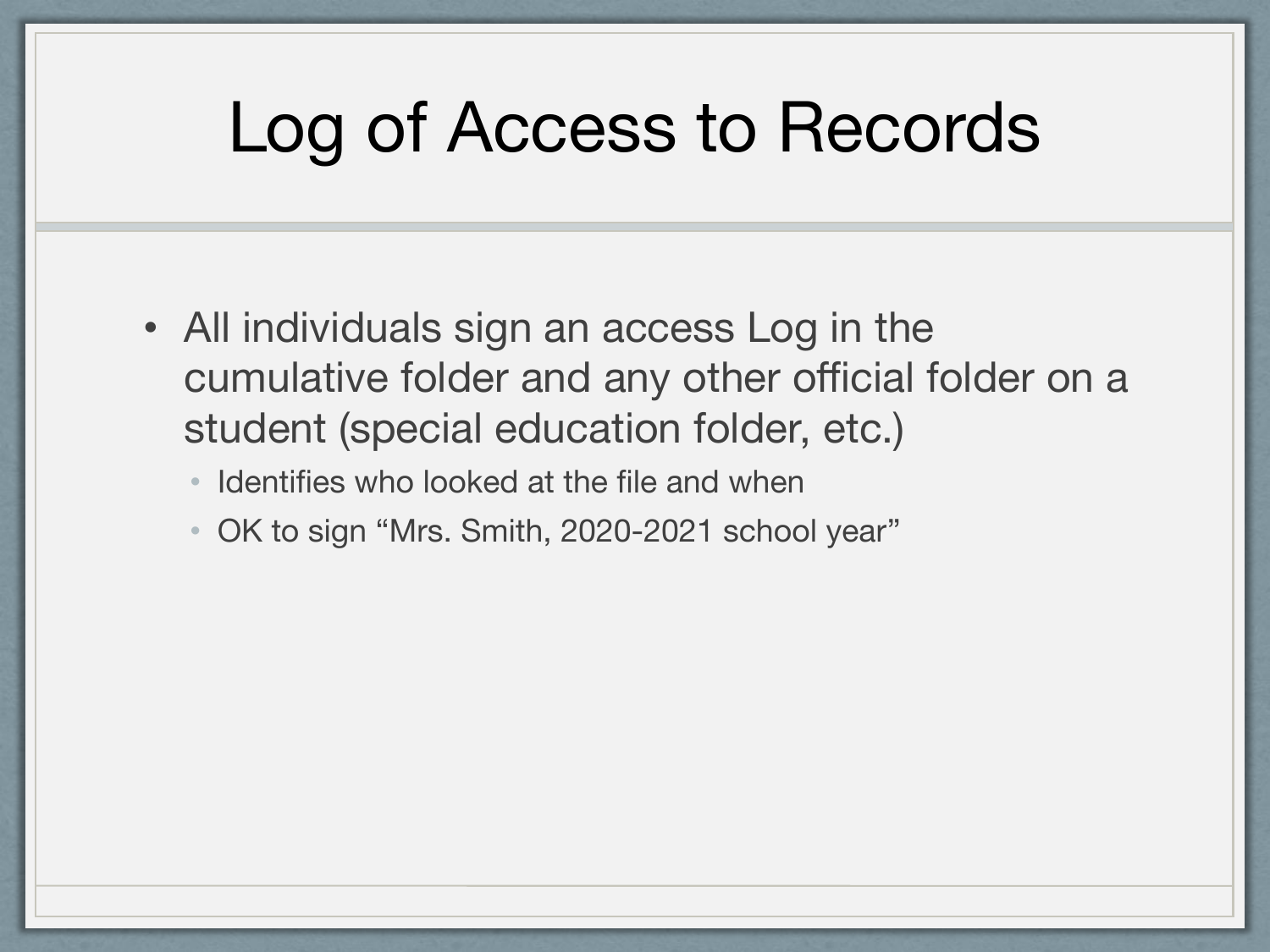### Storage procedures

- The storage of student records, including special education information and/or records, must be secured and maintained in such a manner so as to prevent disclosure of confidential information.
- Records need to be kept in locked cabinets that are fire protected, flood protected, etc.